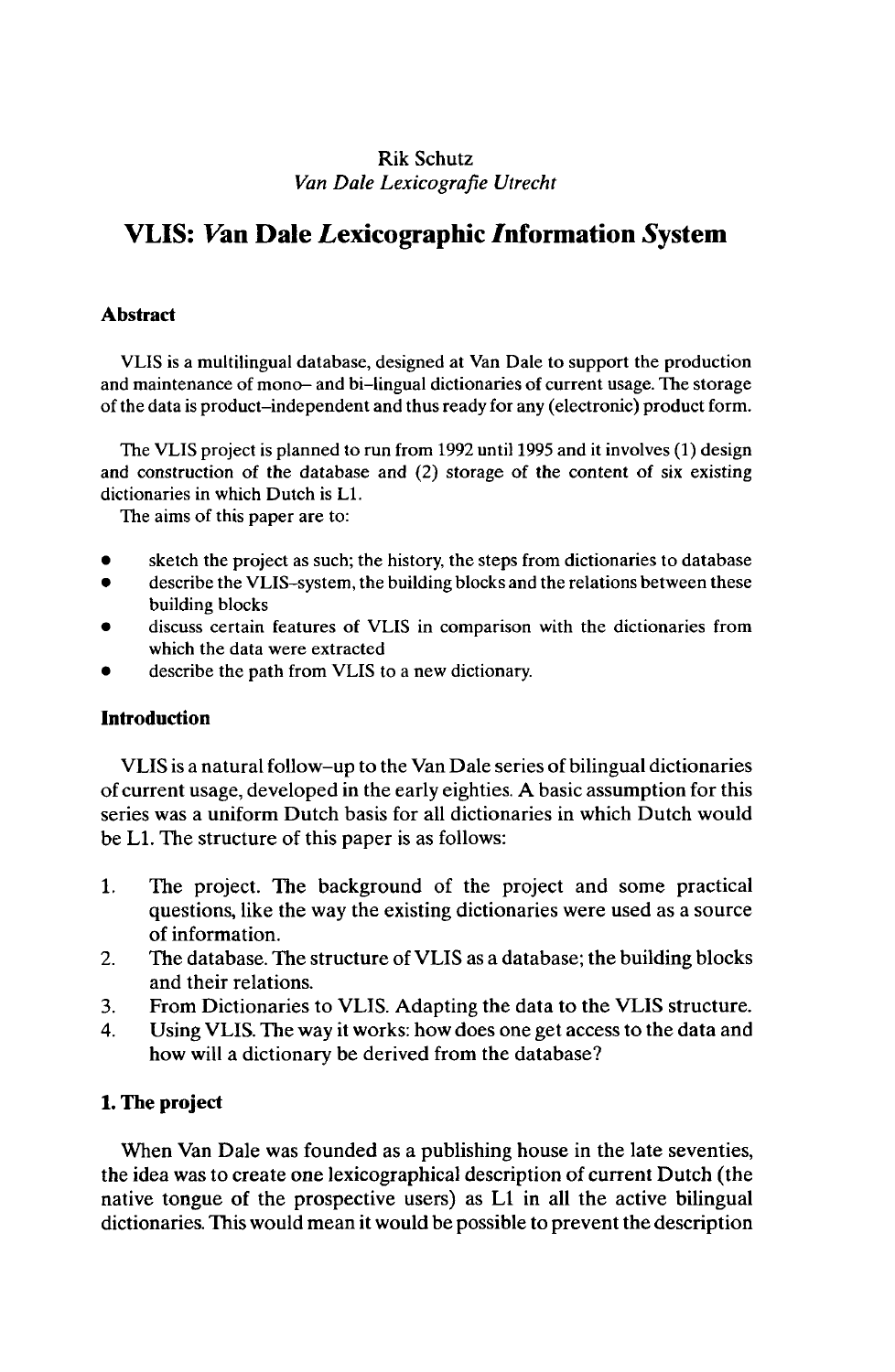of LI being heavily influenced by L2, which is a common characteristic of bilingual dictionaries. Furthermore, using one and the same LI description in four dictionaries would be cheaper than doing the same job four times. The uniformity was considered a strong selling point of the new series.

Between 1984 and 1986 four dictionaries appeared with a (more or less) identical Dutch LI. First the monolingual explanatory dictionary of Dutch was completed. Then we turned to the left-half of the bilingual dictionaries: abbreviating the definitions to produce meaning distinctions. Then three identical copies were made and handed over to the editors of the French, German and English bilinguals.

| $D-D \rightarrow$ | $D-$ | $\rightarrow$ D-F |
|-------------------|------|-------------------|
|                   |      | $\rightarrow$ D-G |
|                   |      | $\rightarrow$ D-E |

#### Figure <sup>1</sup>

Now, after ten years of modifying and updating on an ad hoc basis, the original uniformity is still obvious on the Ll-side of the dictionaries, but there is no formal control. New editions and derivations were edited and we added another title (Dutch-Spanish). Two more are in preparation. This resulted in a great number of files in which practically identical Ll-information is stored.

As an example I will describe the situation for Dutch-French, for which we find now, in 1994, basically the same Ll-information is stored in six distinct files. From the comprehensive first edition a concise version was made. This version was adapted for the French user (Le Robert 1). In the concise files selection codes for a paperback were added, but that did not result in a separate file. For each of these dictionaries an updated second edition has appeared. All the alterations and additions were made in all the distinct files. This is a costly procedure, and the inefficiency increases with the number of titles and editions in which LI reappears. For Dutch-French the picture is as in Fig. 2:

| D–F 1 (1985) → concise 1 (1988) | $\rightarrow$ Le Robert D–F 1 (1988) $\rightarrow$ Le Robert D–F 2 (1993) |  |
|---------------------------------|---------------------------------------------------------------------------|--|
|                                 | $\rightarrow$ paperback 1 (1991)                                          |  |
|                                 | $\rightarrow$ concise 2 (1994)                                            |  |
|                                 | $\rightarrow$ paperback 2 (1994?)                                         |  |
| $\rightarrow$ D-F 2 (1991)      |                                                                           |  |

#### Figure 2

So the original idea of editing and storing the source language only once goes back to prehistoric Van Dale times. After a decade of commercially successful exploitation of recycled data, the strength of the original concept was recognized more strongly than ever. And the need for control of the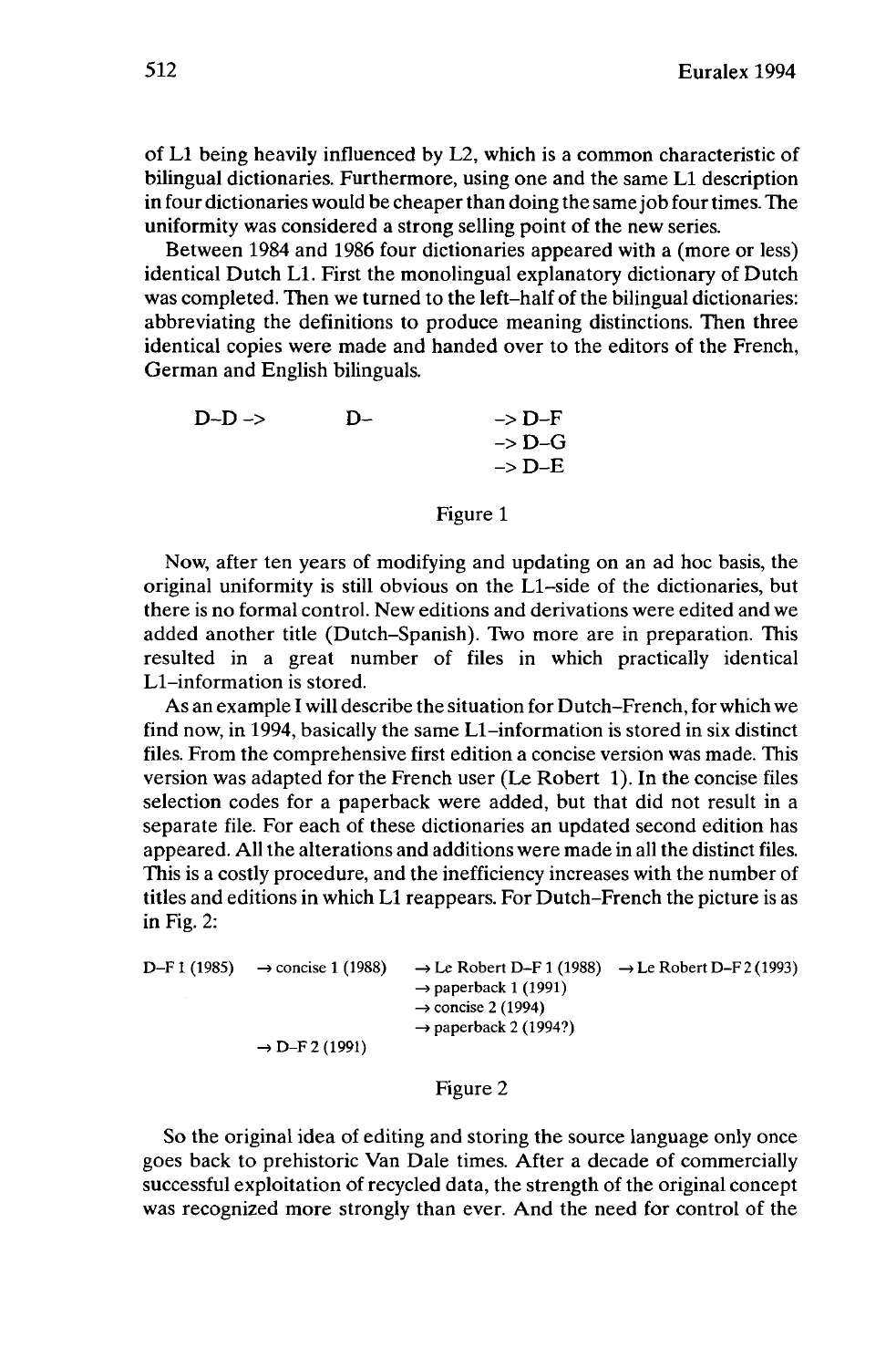recycling process was felt more strongly than before. It was the further development of this idea that resulted in VLIS, a Van Dale Lexicographic Information System in which all the information will be stored centrally.

We expect the following advantages of central storage:

- Product independency; immediate re-usability of data for other products
- Guaranteed uniformity in D-information in any Van Dale product; only one adaptation needed in the case of an (expected) modification of official spelling rules
- Efficient use of editorial capacity  $\overline{\phantom{0}}$
- Identical procedures for deriving products (books or software) from VLIS save time and money
- Increase of editorial quality by enabling and encouraging editors to approach the information in various ways. Not just alphabetical, but per subject field, in semantic clusters, morphologically related etc.
- Increasing independence of Dutch as metalanguage and anticipating the use of the lexical data in NLP-systems by more or less formalizing the semantics.

The basis for both the design and the content of VLIS was the semantic/ hierarchical database from which the Van Dale synonym dictionary originated. The full title of this book is 'dictionary of synonyms and other semantically related words'. A characteristic of this database is that single and multi-word entities are on an equal footing. Each single or multi-word term in the synonym database is related to the central term in a semantic cluster. Each of these central terms is related to its hypernym. It contains 40,000 lexical entities.

# **2. The database**

The building block in VLIS is a Lexical Entity (LE), a combination ofform and meaning. It is relatively easy to formalize form and it is very hard to formalize meaning. From reports on formalizing meaning with semantic features in the literature we learned that much pioneering work would have to be done. We decided that our existing dictionaries - which are widely praised for their quality and which were composed without a formal descriptive system - would be the basis for the structure in VLIS. This is especially useful since VLIS is intended to support the production of dictionaries like the existing ones in the near future. We decided to stay close to the data and the structure ofwhat we had, instead ofrisking losing our way in search of the ideal lexical description of language. We tried to minimize the limitations of this choice and to design the system in such a way that adaptations can be made without the need to revise all the data.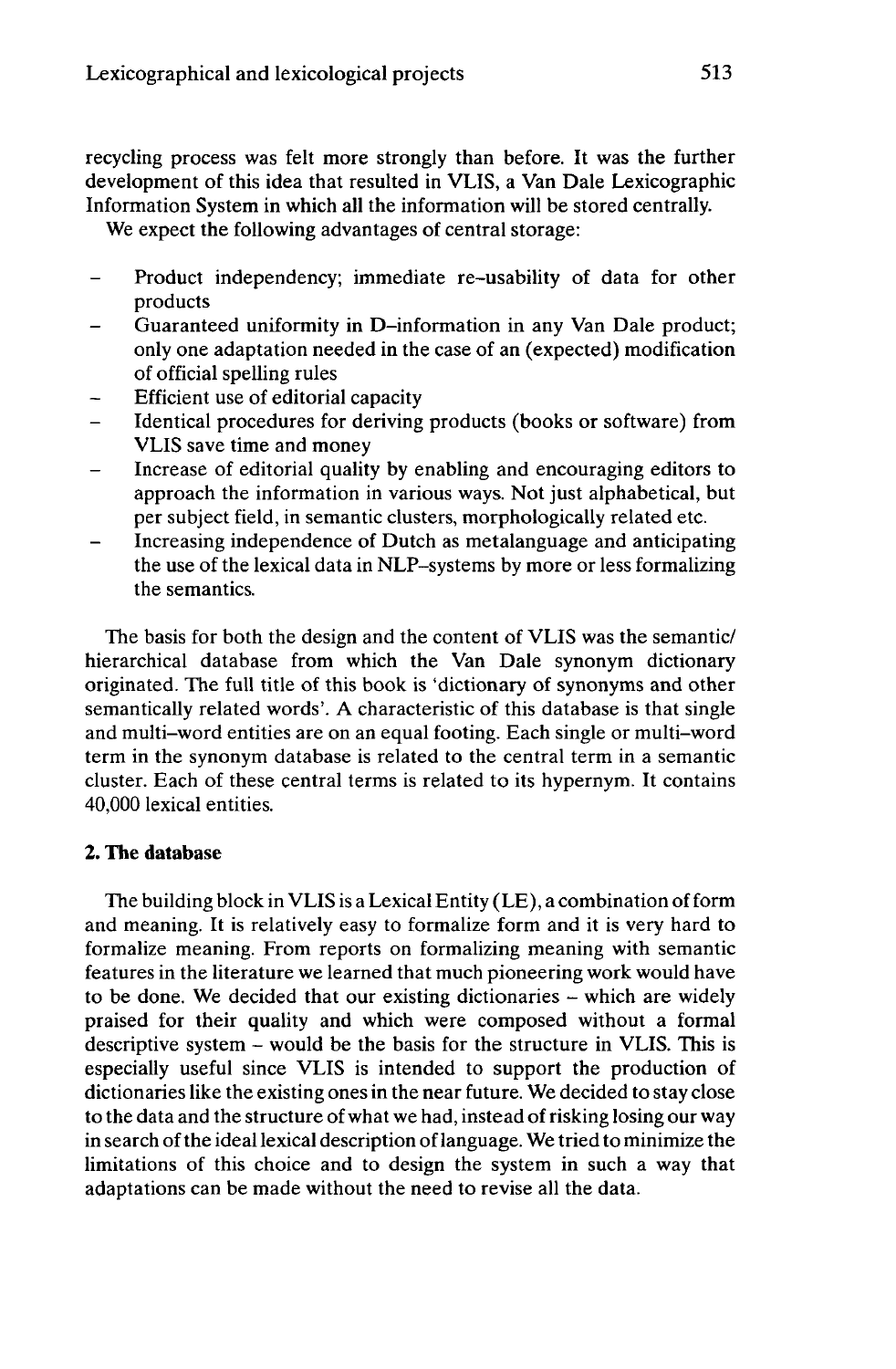We accepted that we could not distinguish meaning according to a hard and fast set of rules. Meaning distinction in polysemous entries would be, as before, edited by controlled intuition, with the help of a handful of more or less formal criteria.

A comparison between VLIS and the source dictionaries may serve to illustrate the VLIS structure:

1. The central entity is not a traditional keyword, but any single or multi-word combination of meaning and a fixed form: a Lexical Entity or LE. We distinguish several types of LE's. In the lemma *groen* we find five types:

| Single word | groen 1                                     |
|-------------|---------------------------------------------|
|             | (colour green)                              |
| Single word | groen 2                                     |
|             | (unripe)                                    |
| Formula     | een oude bok lust nog wel een groen blaadje |
|             | (there's life in the old dog yet)           |
| Simile      | zo groen als gras                           |
|             | (as green as grass)                         |
| Collocation | op groen springen                           |
|             | (turn green)                                |
| Idiom       | een groene weduwe                           |
|             | (a grass widow)                             |

2. Multi-word LE's (former examples) are classified as an idiom, a collocation, or a formula with a fixed form and a 'part of speech' code. Relations to smaller lexical units (usually a single word) are fixed.

| op groen springen | is a 'verb', a collocation, composed of groen and                   |
|-------------------|---------------------------------------------------------------------|
| een groene weduwe | springen.<br>is a 'noun', an idiom composed of groen and<br>weduwe. |

Example sentences that cannot be treated as a lexical unit are identified as textual illustrations of or example sentences to an LE.

3. Every LE is related to at least one other LE in the database. Relations can be semantic (synonym, hypernym, translation), formal (derivation, inflectional morphology, male/female) or structural (component of).

During the current VLIS project we do not try to fix all the possible relations between LE's. We stress semantic relations and use the other types as a kind of gap filler. Eventually the relational network will be completed. Examples: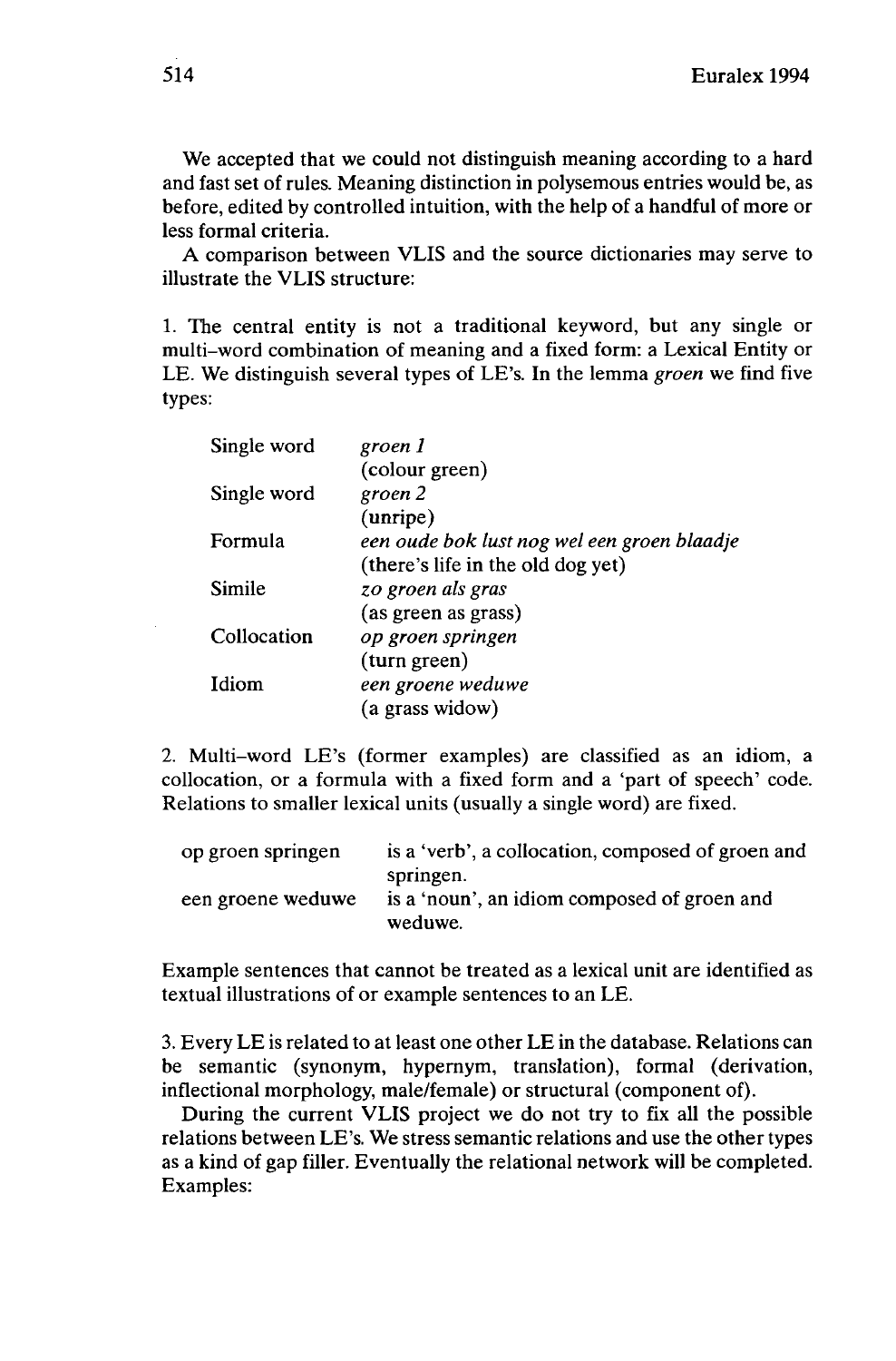| Semantic relations for the single word noun LE groen |                         |                   |                                                                      |
|------------------------------------------------------|-------------------------|-------------------|----------------------------------------------------------------------|
| groen 2                                              | <b>SYNONYM</b>          |                   | onrijp (unripe)                                                      |
| groen 3 ANTONYM                                      |                         |                   | rijp (experienced)                                                   |
| groen 4 SYNONYM                                      |                         | milieuvriendelijk |                                                                      |
|                                                      |                         |                   | (ecological, organic)                                                |
| Formal relations                                     |                         |                   |                                                                      |
|                                                      |                         |                   | groen $3$ <adj.> NOMINALISATION groentje<n.> (greenhorn)</n.></adj.> |
| directory < m >                                      |                         |                   | MALE <-> FEMALE directrice <f.> (manager(ess))</f.>                  |
| Structural relations                                 |                         |                   |                                                                      |
|                                                      | groene weduwe COMPONENT |                   | <i>groen 1</i> (green)<br>weduwe (widow)                             |

In a printed dictionary a component will act as an entry or headword under which the multi-word lexeme can be found. We intend to select the entry component automatically according to a set of rules. The rules may vary according to the type of dictionary. (See also 5.)

4. As many Lexical Entities as possible are labelled with a UDC (universal decimal code) subject code. Thus terms that share a domain can easily be clustered. The numbers can of course easily be represented as an abbreviation of the subject. The code also helps in editing and recognizing polysemy:

| mol | $\langle 200 \rangle$ | (mole)   |
|-----|-----------------------|----------|
|     | $<$ muz. $>$          | (flat)   |
|     | $<$ chem. $>$         | (mol(e)) |

5. Lexicographical decisions for a certain dictionary derived from VLIS will be taken on the level of the whole dictionary. For example: in many existing dictionaries the user is uncertain about the entry under which a multi-word lexeme is to be found. In a general bilingual dictionary derived from VLIS all idioms will be treated under the headword corresponding with the first noun in the idiom; Adj+N collocations will be treated under both the adjective and the noun (or treated under the noun with a cross reference from the adjective).

6. Both an LE and a relation can be specified by additional information. Part ofspeech, inflectional forms and the labels from the dictionary will often end up as a piece of additional information, specifying either an LE or a relation between two LE's.

7. During the first phase of the project, translations are treated as lexical forms, exactly in the form in which they occur as L2 translations in the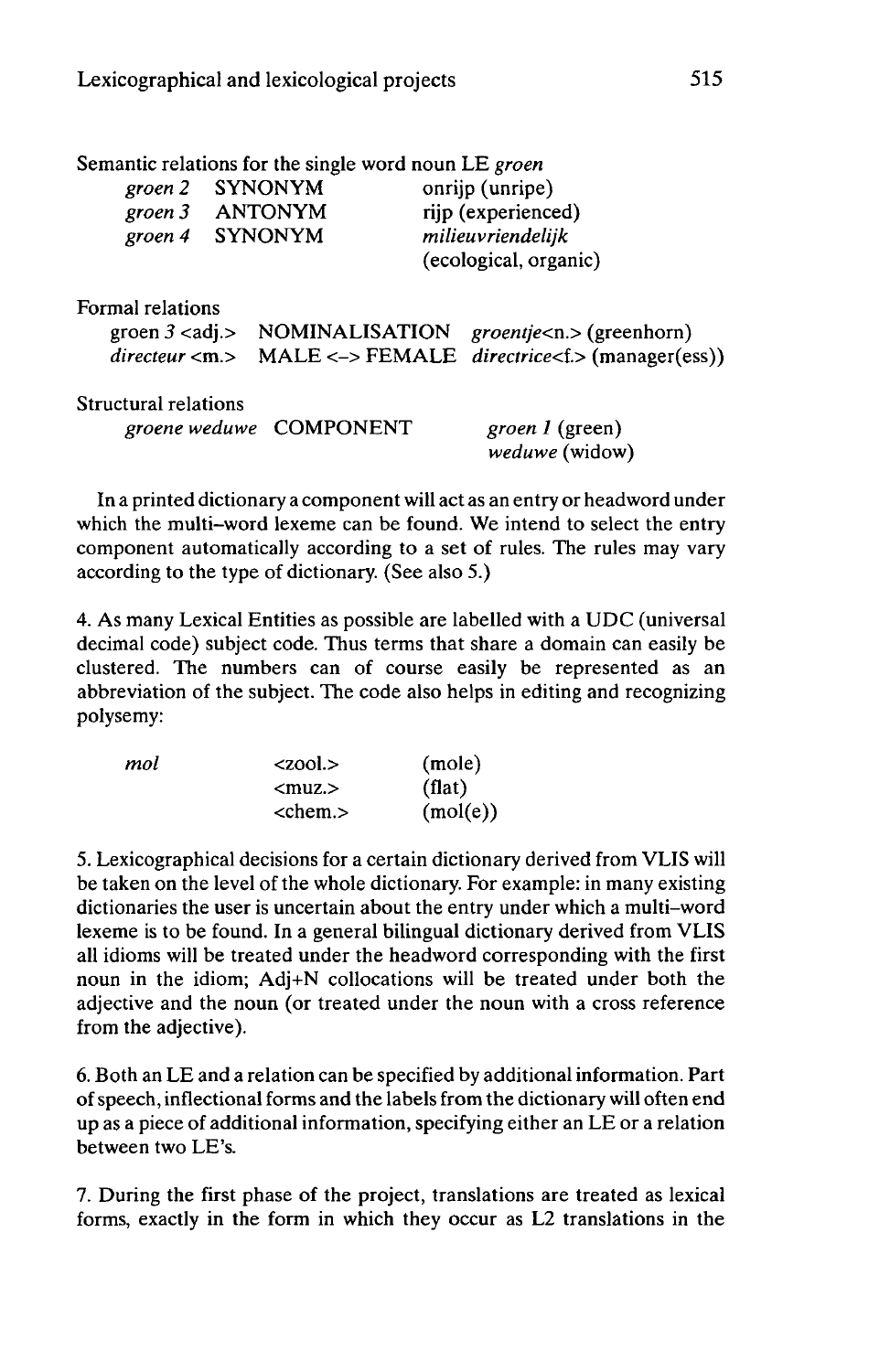Dutch-Foreign language dictionaries. So the four Dutch LE's that share the form *groen* all relate to the English form *green.* But this does not provide a total picture of the polysemy of *green* in English, of course. It is likely that *green* is just as polysemous as its Dutch counterpart. By interweaving the L1 information from the English-Dutch dictionary, the semantic profile of the English form *green* becomes explicit. Only then can the distinct combinations of form and meaning of English Lexical Entities be distinguished.

Once these are included in VLIS a maximal equivalence between Dutch-English and English-Dutch will be achieved. A translation relation will then be identified as uni-or bidirectional. It will be possible for example to suggest *immature* as a translation of *groen,* without giving *groen* as a translation of *immature.*

It is likely that in the future more information will be added that is not (explicitly) found in the existing dictionaries. Argument structures, selectional restrictions and formalized semantic features belong to this category. As pointed out above, for the time being VLIS is essentially a system to support the production of traditional and electronic dictionaries.

#### **3. From dictionaries to VLIS**

Once the structure of the database was laid out, the synonym database was modified accordingly and the data in the dictionary files were adapted to that structure.

From the dictionaries Dutch-Dutch and the four bilingual dictionaries together approximately 60,000 word meanings and 100,000 example sentences were available and not yet included in the synonym database.

The route from the dictionaries to VLIS will be illustrated with abbreviated entries of dictionary articles from Dutch-English (Fig. 3)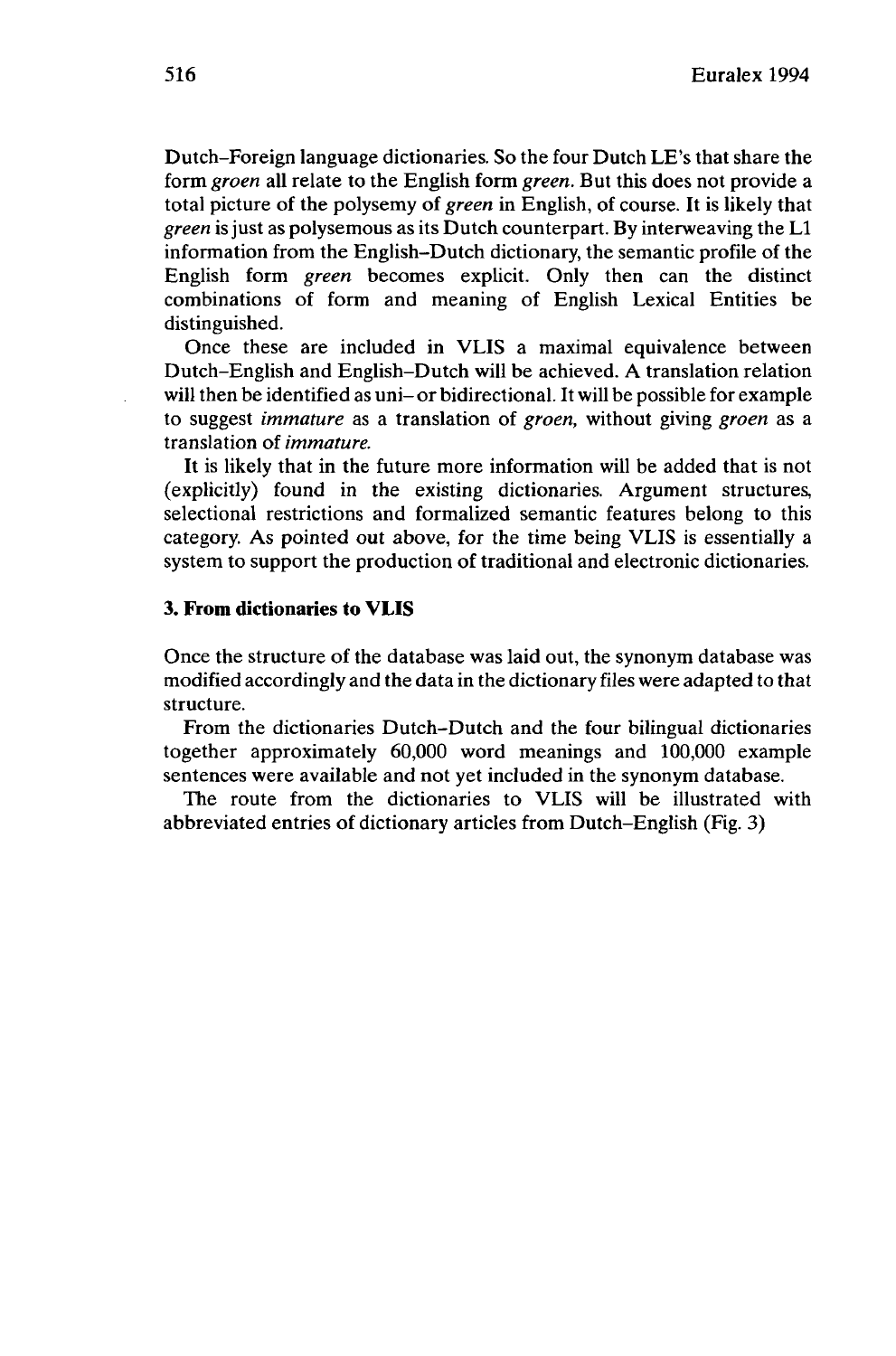Dutch-English **groen** <adj.> 0.1 | kleur] *green* 0.2 [onrijp] <+ fig.> *green* 0.3 [milieuvriendelijk] *green* • 1.1 een oude bok lust nog wel een groen blaadje *there's life in the old dog yet* 1.1 (iem.) het groene licht geven (om . . .) *give (s.o.) the g. light/go-ahead (to . . .)* 2.1 groen en geel worden van nijd  $\rightarrow$  nijd 8.2 zo groen als gras *as g. as grass* 1. Teen groene weduwe *a grass widow* **weduwe** <f> 0.1 *widow*

- •
- 2.1 groene weduwe *frustrated housewife*

Figure 3

Each item (single or multi-word) from each article was exposed to the critical eye of an editor before it was allowed to enter the database. The editing involved:

- Clearing the data. Items that were obsolete or otherwise undesirable  $\overline{\phantom{0}}$ were coded for deletion. The acceptable ones became a Lexical Entity (LE) in VLIS.
- Coding the part of speech (for multi-word LE's; for single-word LE's  $\overline{\phantom{0}}$ this information was already available in the dictionary)
- Coding the kind of LE (single word, idiom, collocation, simile etc.).
- Choosing <sup>a</sup> standard form for variation in the sources (for the single word LE *wc* the following forms were available *W.C.AVC/w.c/wc;* a multi-word example is *hetgroene lichtgeven/iem. hetgroene lichtgeven om).*
- Relating each LE semantically to at least one other LE.
- Relating multi-word LE's to single word components.
- Adding subject codes (in UDC).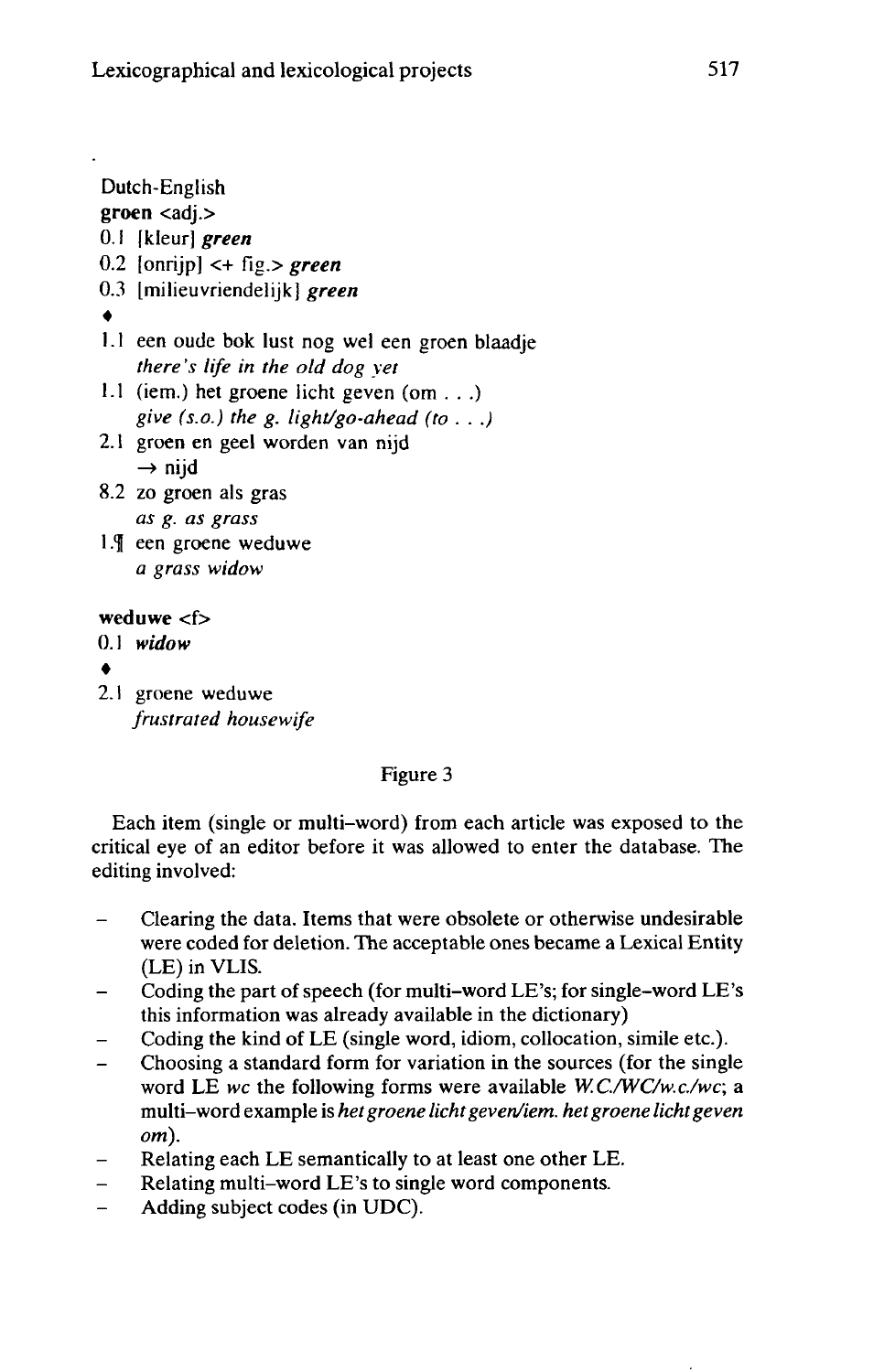For each potentially new LE the form of the entry word plus the definition from the monolingual dictionary was automatically added to the synonym database. The editing took place in the database via specially designed screens. For the entry *groen* this editing resulted in four single word Lexical Entities:

| groen 1 |                   |                                      | (colour)              |
|---------|-------------------|--------------------------------------|-----------------------|
| groen 2 | SYNONYM of onrijp |                                      | (unripe)              |
| groen 3 |                   | SYNONYM of onervaren                 | (unexperienced)       |
|         |                   | groen 4 SYNONYM of milieuvriendelijk | (ecological; organic) |

Note that some text strings that indicate the meaning distinction in D-E became formal semantic relations in VLIS and that meaning 0.2 was divided, according to different synonyms and distinct selectional restrictions: fruit vs. people.

The second half of the lemma (in a Van Dale dictionary the part where the phraseology is to be found) was treated in a different way. To be able to bring together similar examples from the various source dictionaries, we used a trick. Each example sentence from each of the six sources was automatically reduced to a temporary 'kernel' by removing very frequent words. For example all articles, propositions, pronouns and auxiliary verbs were removed from the text. By clustering identical kernels automatically, examples from different dictionaries and/or different entries could be brought together, even if they were not literally identical. The kernel only served to make the clustering possible. It played no role after the clustering took place.

One could say that the phraseology in the existing dictionaries was used as a corpus.

| groene weduwe     | [KERNEL]                                  |
|-------------------|-------------------------------------------|
| een groene weduwe | [example from D–D under the entry groen]  |
| een groene weduwe | [example from D–E under the entry groen]  |
| groene weduwe     | [example from D–E under the entry weduwe] |

After editing this raw material in the form of examples for VLIS it resulted in:

| <b>FORM</b>          | een groene weduwe (a grass widow) |
|----------------------|-----------------------------------|
| <b>POS</b>           | noun                              |
| SORT-LE              | <b>IDIOM</b>                      |
| <b>HYPERNYM</b>      | <i>echtgenote</i> (wife)          |
| <b>SPECIFICATION</b> | $\sin$ buitenwijk $\sin$ suburb)  |

After this editorial job was carried out - on text files in an ordinary word processor - we had <sup>a</sup> neat collection of various kinds of lexical units to be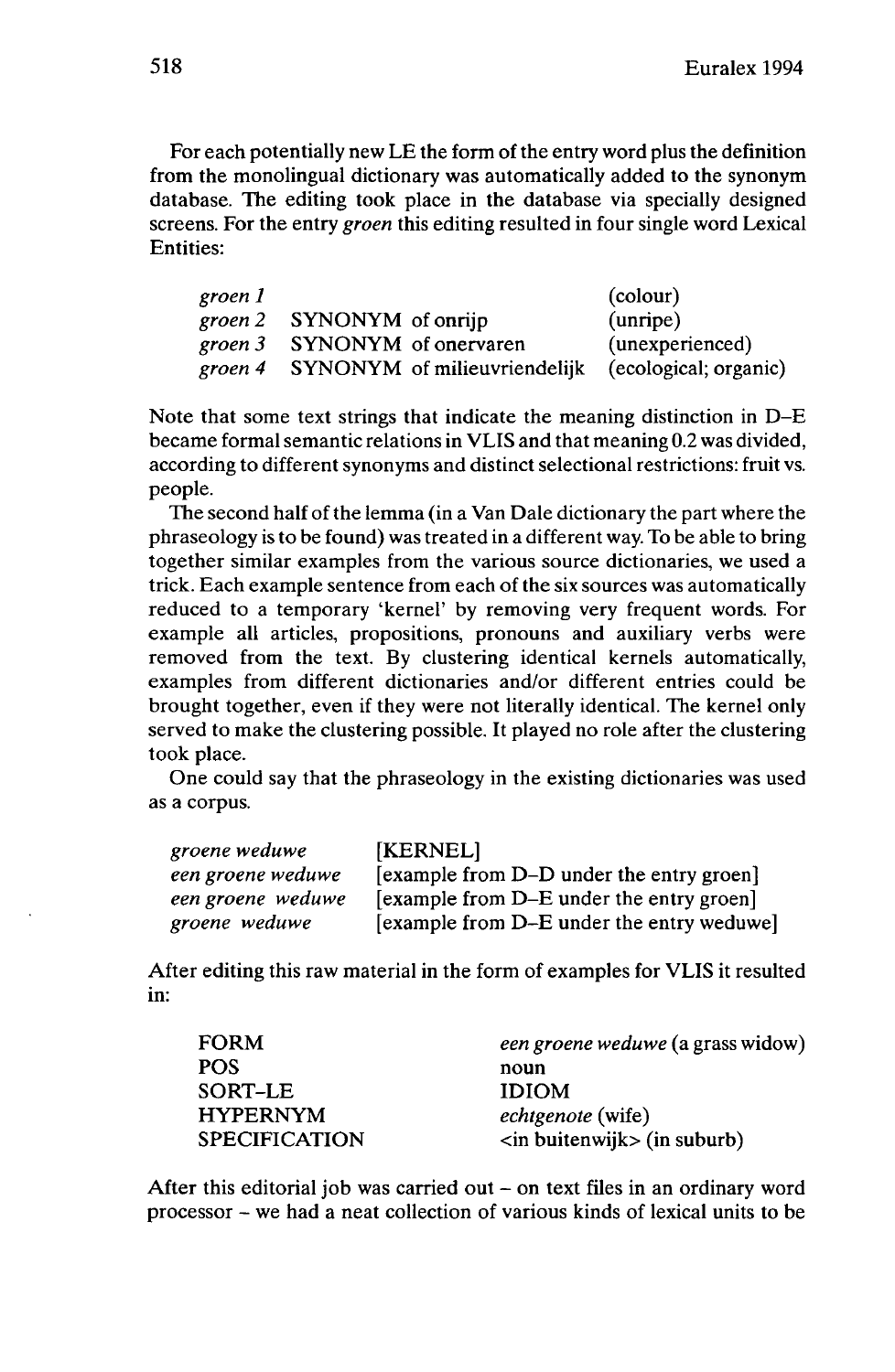loaded in the VLIS database. Because the original form of the example was preserved, together with an identification tag, the translations could be collected from the source dictionary file and related to the Dutch LE.

| een groene weduwe | $E: a$ grass widow        |
|-------------------|---------------------------|
|                   | E: a frustrated housewife |

If the standard form was not exactly identical to the original example, the translation had to be adapted to the standard form. If the necessary alterations were unacceptable for the translating editor, for instance because of some resulting contradiction or inconsistency,, the original form was preserved as an intermediate form between the LE and the translation.

One troublesome job left to do was decoding the typographically compressed information in L2. For example:

*give the g. light/go-ahead to... give the* <sup>I</sup> *green light to... give the* <sup>I</sup> *go-ahead to...*

In the end, though, we managed to load all the Dutch multi-word lexical entities plus their translation equivalentsfrom the four bilingual dictionaries into VLIS.

# 4. Using **VLIS**

The stereotypical user of VLIS is an editor of a Van Dale dictionary. Passwords ensure that only authorized people can change the data. VLIS automatically documents the date and the name of the editor. He/she will select information for further editing in one of the following ways:

- Separately. Every single LE can be selected and edited.  $\overline{a}$
- Alphabetically/traditionally. A lemma window represents the information in the order of a traditional dictionary. Per headword meanings are distinguished and per meaning the related multi-word LE's (collocations, idioms) are accessible. A filter enables the editor to choose between all the available VLIS information or the items earlier selected for a specific L2 or dictionary.
- Semantically. Per cluster of related LE's: *green, ecologic(al), organic,* etc. can be accessed and edited simultaneously via a shared synonym or hypernym.
- Per subject. The UDC coding enables clustering of LE's that have a subject field in common. All medical words, or even surgical terminology, can then be edited together.
- According to part of speech (all pronouns or numerals).
- According to labels. These may be stylistic, like <formal> and <vulg.>, or regional.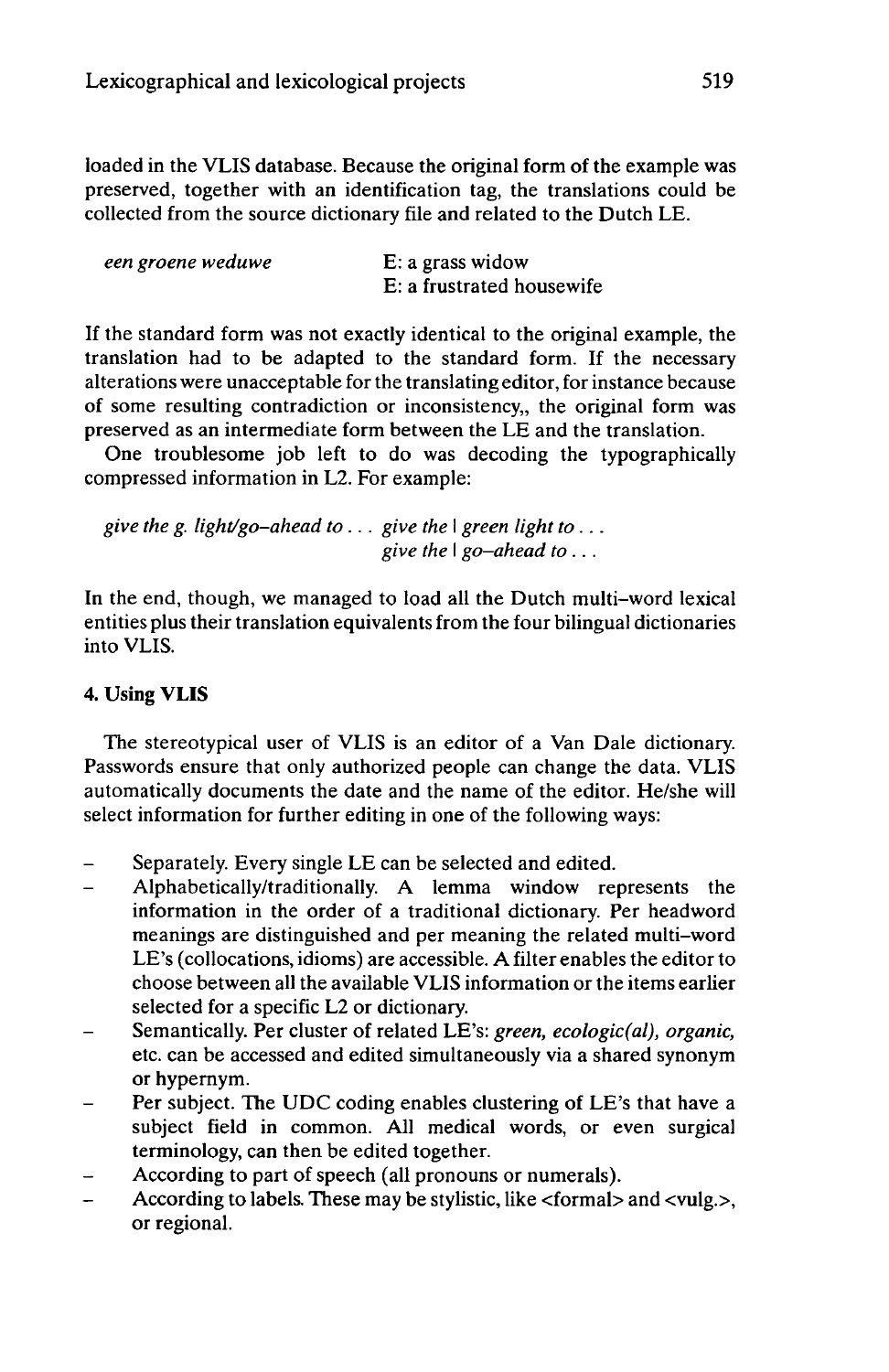In fact any kind of information that is available in VLIS can be used as a criterion for selecting and sorting data. Thus if someone wishes to work on monosyllabic adjectives ending in *-s,* he/she can do so, in principle.

To finish this brief introduction to a never complete, but already operational database, I will describe how we hope to derive dictionariesfrom it.

As an example I will take a hypothetical Dutch-Turkish dictionary. First we would define the characteristics of the users. We assume that native speakers of Turkish and Dutch, both living in the Netherlands and Belgium, will use it. The size is limited to 25,000 entries, for commercial reasons.

So the preselection of potential LE's is our basic vocabulary with the addition of terms from the social security system, names and abbreviations of official bodies, and frequently used legalterms from The Netherlands and Belgium. No vulgarisms, no obsolete or archaic terms. All this can be automatically selected by using VLIS codes and labels.

For each of these terms the additional information to appear in the dictionary can be defined and selected: pronunciation, regular or irregular inflection, grammatical collocations, (very frequently used) idioms.

We assume that this basic selection, which can be accessed directly in VLIS through a specially designed D-T filter, provides the starting point for the manual part of the editorial work. The final selection will be made, contextual illustrations (example sentences) will be added and Turkish equivalents will be added to VLIS for the selected LE's.

The entry under which multi-word LE's will be found in the dictionary is a matter of rules. The decision whether to give a multi-word LE under each component will depend on considerations of space. In a small dictionary for inexperienced dictionary users we will give and translate each multi-word LE under only one headword and give many cross references. Whether an idiom like *groene weduwe* belongs under the adjective or the noun is a decision that is not taken for this one fixed phrase, but for every similar LE. Ifwe choose the first noun for any type ofLE, the entry *groen* would look like fig.  $4$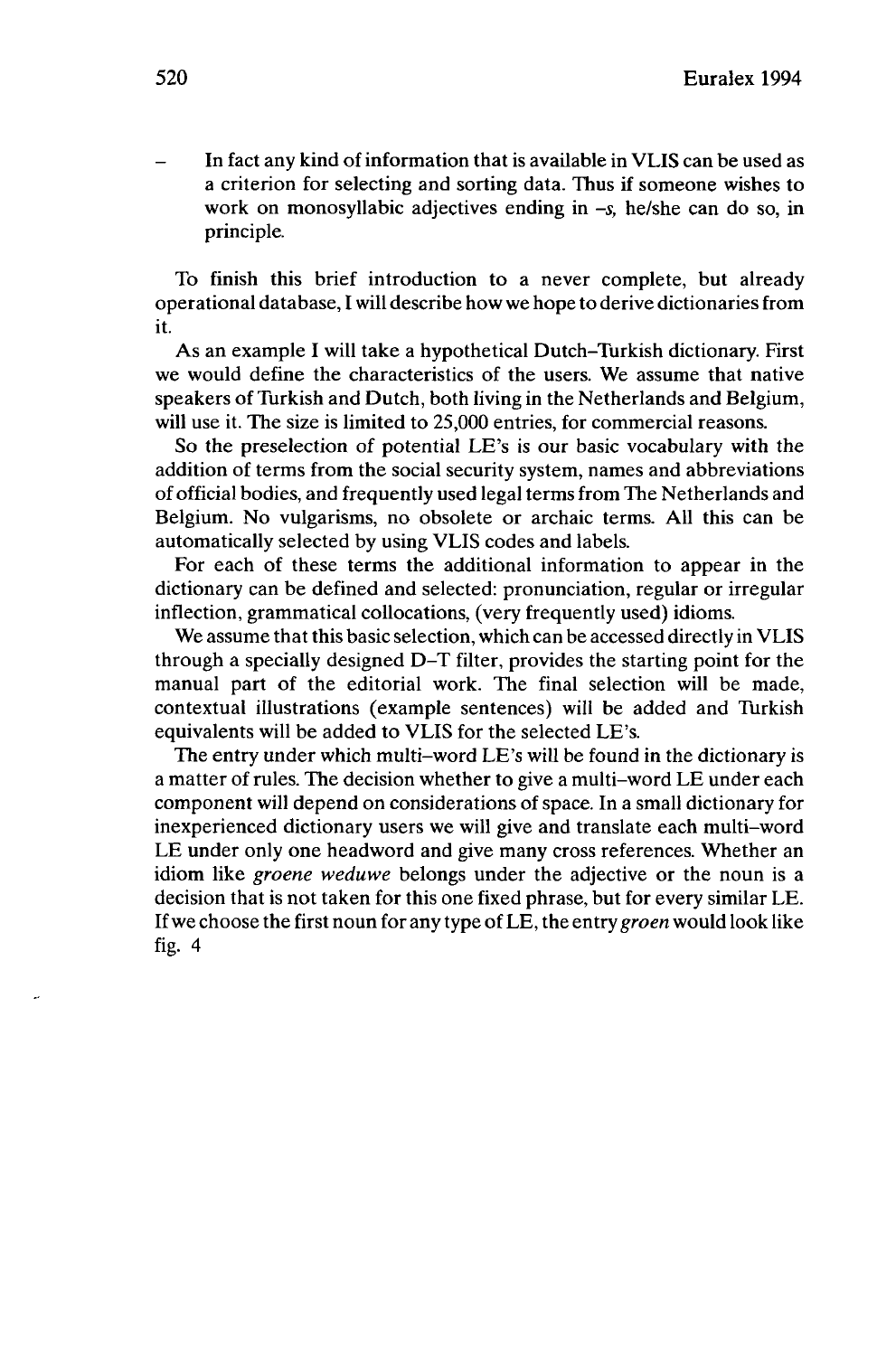| groen [xrun] <adj.; ~er,="" ~st=""></adj.;> |                     |
|---------------------------------------------|---------------------|
| $0.1$ [kleur]                               | yeşil               |
| $0.2$ [onrijp]                              |                     |
| 0.3 [onervaren]                             |                     |
| 0.4 [milieuvriendelijk]                     | $\cdots$            |
|                                             |                     |
| 2.1 groen en geel zien van                  | Turkish translation |
| 8.2 zo groen als gras                       | Turkish translation |
| $\rightarrow$ bok, weduwe                   |                     |

#### Figure 4

By using the selection codes for D-T the derivation of the dictionary resultsin an (SGML-like) structured text file. The structure ensures a simple phototypesetting procedure. Automatic spatial reduction can be achieved, for example by compressing the four meanings into one, if they would share my unauthorized translation *yesil.*

groen [xrun] <adj.; -er, ~st> <sup>1</sup> *yeß* <kleur; onrijp; onervaren; milieuvriendelijb • - *en geel zien van*  $\ldots$ ; *zo* ~ *als gras*...  $\rightarrow$  bok. weduwe.

#### Figure 5

Of course a simulator of the result in print will have to be available within VLIS, so that the selection does not need any editorial intervention, after derivation from VLIS. Only when the result is given the green light, does the actual derivation take place. The selection then goes rapidly via phototypesetting, printers and bookbinders to the bookshops. For the near future we foresee the following VLIS-Products:

| $D-D$     | explanatory, combinatorial, idioms, thesaurus,        |
|-----------|-------------------------------------------------------|
|           | specialized (medical, finance), neologisms            |
| D-Foreign | bilingual dictionaries, idioms, specialized (medical, |
|           | finance)                                              |

All of these can be produced in any size and in print or in any electronic format, according to the needs of the market.

Conceivable VLIS-Products in the long term could be:

Foreign-D The Foreign language-Dutch dictionaries, complementary to the Dutch-Foreign language volumes that are being incorporated into VLIS during